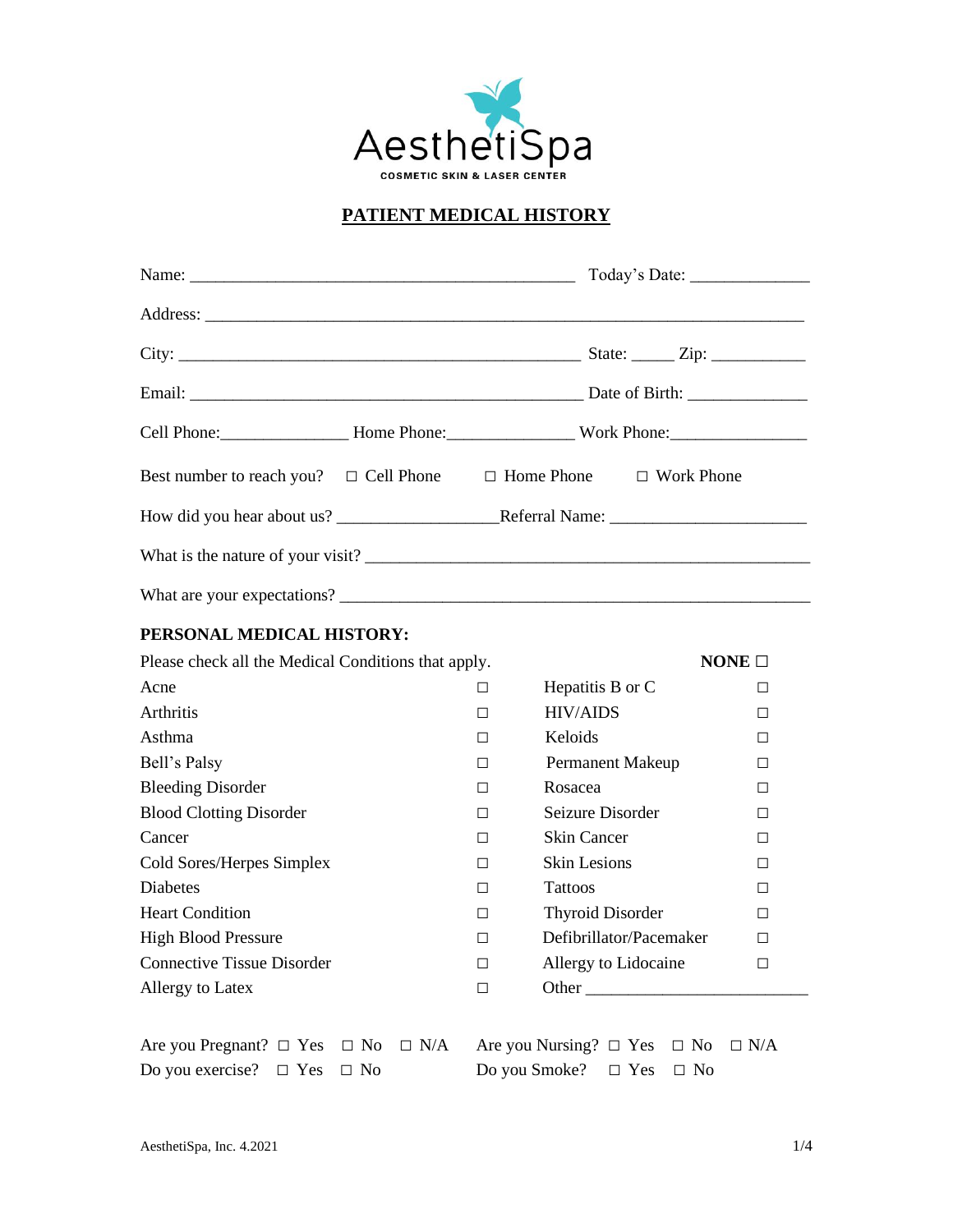Please list all medication you are currently taking: (Please include vitamins, herbal supplements, topical creams, etc.)

List any allergies to medication: □ N/A \_\_\_\_\_\_\_\_\_\_\_\_\_\_\_\_\_\_\_\_\_\_\_\_\_\_\_\_\_\_\_\_\_\_\_\_\_\_\_\_\_\_\_\_

List all medical conditions for which you are currently under the care of a physician:  $\Box$  N/A

\_\_\_\_\_\_\_\_\_\_\_\_\_\_\_\_\_\_\_\_\_\_\_\_\_\_\_\_\_\_\_\_\_\_\_\_\_\_\_\_\_\_\_\_\_\_\_\_\_\_\_\_\_\_\_\_\_\_\_\_\_\_\_\_\_\_\_\_\_\_\_\_\_\_\_\_\_\_

| Are you currently using: |                                      |                       |
|--------------------------|--------------------------------------|-----------------------|
| $\Box$ Aspirin           | $\Box$ NSAIDS (Motrin, Advil, Aleve) | $\Box$ Blood Thinners |

## **SKIN HISTORY:**

## **Have you had:**

| Previous reaction / hypersensitivity to Laser Treatments? | $\Box$ Yes $\Box$ No |  |
|-----------------------------------------------------------|----------------------|--|
| Have you been on Accutane in the past 6 months?           | $\Box$ Yes $\Box$ No |  |

#### **Acne:**

| Do you have a history of breakouts?                                                  | $\Box$ Yes $\Box$ No |  |
|--------------------------------------------------------------------------------------|----------------------|--|
| If so, what is the frequency of your breakouts? Comment Containing Containing Rarely |                      |  |
| Do you experience cystic breakouts?                                                  | $\Box$ Yes $\Box$ No |  |
| Do you have any scarring as a result of your acne?                                   | $\Box$ Yes $\Box$ No |  |

## **Skin Background:**

| Have you had prolonged sun exposure (or tanning bed) in past 3 days? $\square$ Yes $\square$ No |                      |  |
|-------------------------------------------------------------------------------------------------|----------------------|--|
| If so, are you currently sunburned?                                                             | $\Box$ Yes $\Box$ No |  |
| Do you use tanning beds?                                                                        | $\Box$ Yes $\Box$ No |  |
| Are you using chemical tanning solutions?                                                       | $\Box$ Yes $\Box$ No |  |
| Do you use sunscreen on a regular basis?                                                        | $\Box$ Yes $\Box$ No |  |

#### **Fitzpatrick I-VI:**

| Check one (when exposed to the sun without protection for approximately 1 hour):               |                                                  |
|------------------------------------------------------------------------------------------------|--------------------------------------------------|
| $\Box$ (I) Always burns, never tans                                                            | $\Box$ (IV) Rarely burns, tans more than average |
| $\Box$ (II) Usually burns, tans less than average $\Box$ (V) Rarely burns, tans profusely      |                                                  |
| $\Box$ (III) Sometimes mild burn, tans about average $\Box$ (VI) Never burns, deeply pigmented |                                                  |
| <b>Skin Type:</b>                                                                              | Are you tan? $\square$ Yes $\square$ No          |
| $\Box$ Caucasian                                                                               | $\Box$ Mediterranean                             |
| $\Box$ Asian                                                                                   | $\Box$ African American                          |
| $\Box$ Hispanic                                                                                | $\Box$ Other:                                    |

Have you waxed, used depilatories, bleaches or other chemical processes?  $\Box$  Yes  $\Box$  No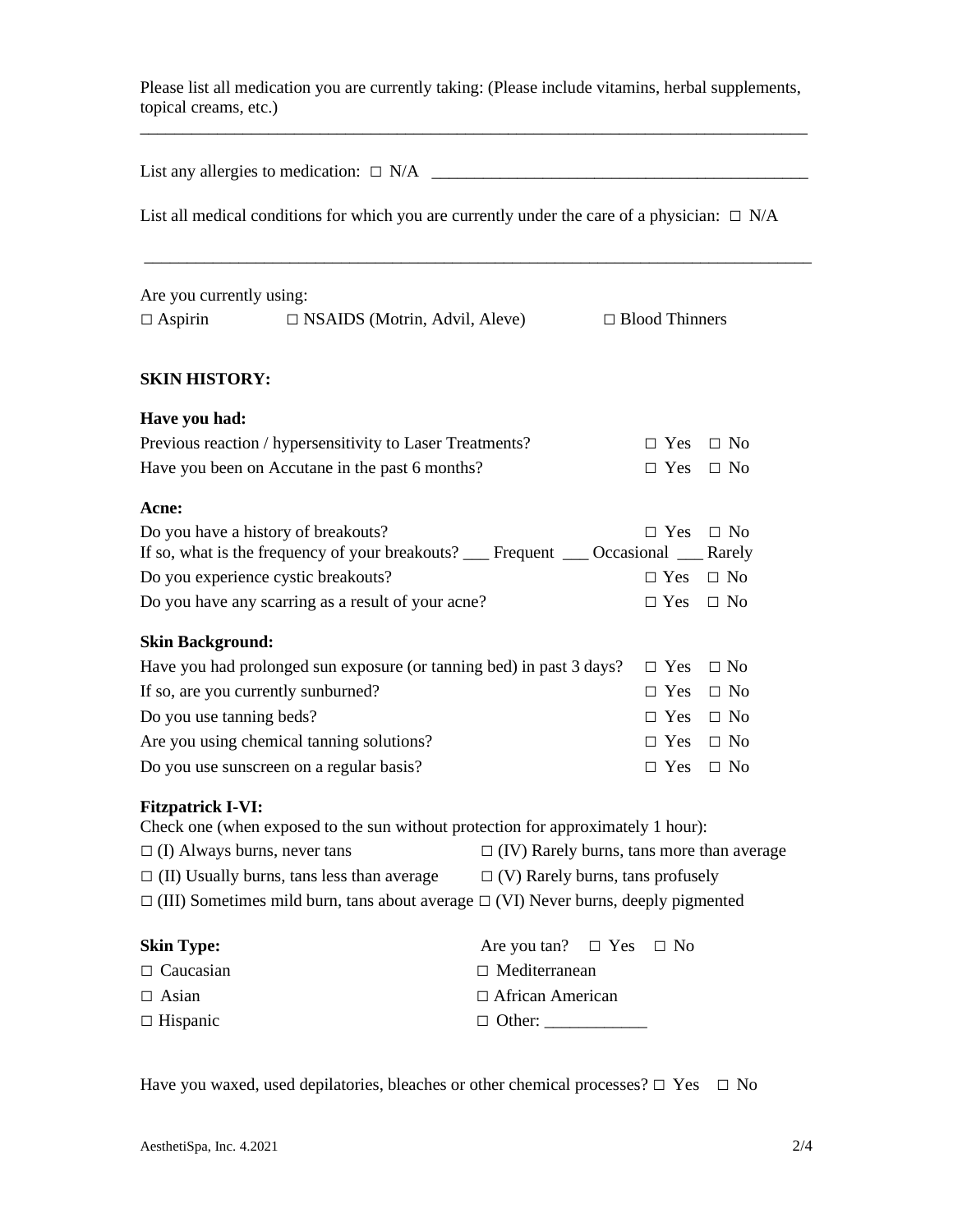How much water do you normally consume daily?

## **Have you had:**

| Microdermabrasion $\Box$ Yes $\Box$ No | Chemical Peel $\Box$ Yes $\Box$ No |
|----------------------------------------|------------------------------------|
| Laser Resurfacing $\Box$ Yes $\Box$ No |                                    |

### **Do you have:**

| Rosacea $\Box$ Yes $\Box$ No               | Wrinkle Concerns $\Box$ Yes $\Box$ No           |
|--------------------------------------------|-------------------------------------------------|
| Scarring Concerns $\Box$ Yes $\Box$ No     | Sun Damage Concerns $\Box$ Yes $\Box$ No        |
| Pigmentation Concerns $\Box$ Yes $\Box$ No | Broken Capillary Concerns? $\Box$ Yes $\Box$ No |

Have you had Botox or other cosmetic injections in the past 6 months?  $\Box$  Yes  $\Box$  No If yes and less then 3 months, approximate date?

|                     | Do you use topical ointments?                       |                    |                                  |
|---------------------|-----------------------------------------------------|--------------------|----------------------------------|
|                     | $\Box$ Retin-A $\Box$ Glycolic Acid                 | $\Box$ Lactic Acid | $\Box$ Hydroquinone              |
|                     |                                                     |                    |                                  |
|                     | What type of skin care products are you using?      |                    |                                  |
|                     | <b>Please check services of interest:</b>           |                    |                                  |
|                     | $\Box$ Laser Hair Removal (list areas) $\Box$       |                    |                                  |
| $\Box$ Vein Removal |                                                     |                    | $\Box$ Fat Reduction Treatment   |
|                     | $\Box$ Laser Genesis, Laser Facials, Acne Treatment |                    | $\Box$ Skin Tightening Treatment |
|                     | $\Box$ Pigmented Lesions or Brown Spot Removal      |                    | $\Box$ Botox, Dysport, Xeomin    |
|                     | $\Box$ Microdermabrasion/Chemical Peels             |                    | $\Box$ Dermal Fillers            |
| Other:              |                                                     |                    |                                  |

## **AesthetiSpa Policies**

## **Cancellation Policy**

Your appointment time is exclusively reserved for you. Please give 24 hours' notice before your appointment if you need to cancel. Failure to give requested notice more than two (2) times may lead to AesthetiSpa requiring a \$50 credit card deposit to schedule your next appointment.

Patients arriving more than 10 minutes late for an appointment may result in a shortened appointment or may necessitate rescheduling if there is not enough time to complete services safely.

## **Children Policy**

Our goal is to provide a pleasant and relaxing atmosphere for all patients, so we ask that you not bring children to your appointments when possible. Any child under the age of 12 must be attended by an adult who will not be receiving treatment.